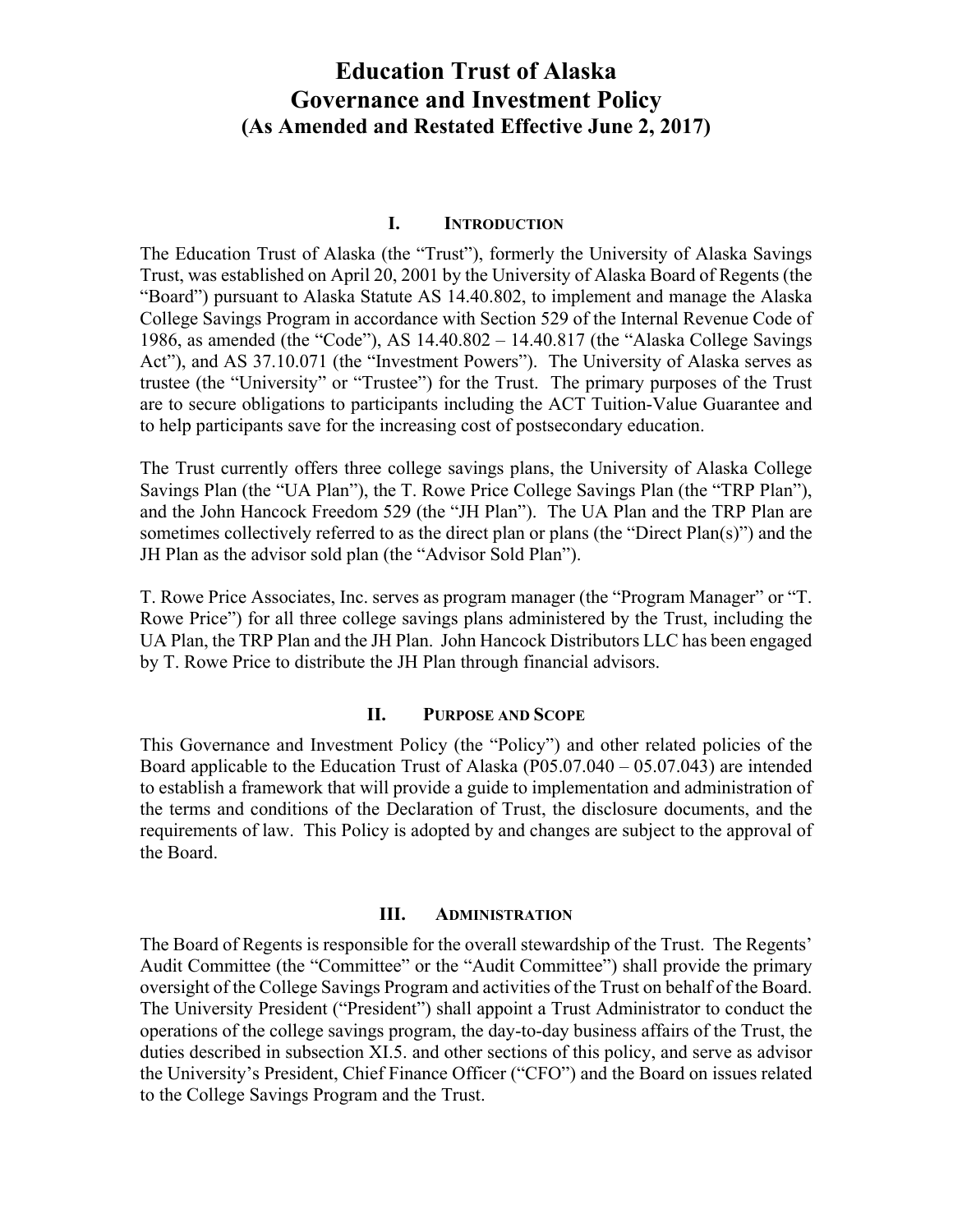# **IV. FIDUCIARY DUTIES**

The Board, the Audit Committee, the President, the Trust Administrator, and others while serving in a fiduciary capacity for the Trust have the duties of undivided loyalty, reasonable care, and obedience. "Undivided loyalty" in that fiduciary decisions must be made in the best financial interest of the respective portfolio or fund and the beneficiaries must be treated with impartiality; "reasonable care" in that the prudent person standard shall apply to all fiduciary activities and delegated duties are performed adequately; and "obedience" in that fiduciaries shall comply with the law and be faithful to the goals of the organization.

### **V. PRIMARY INVESTMENT GOAL, PRINCIPLES AND CONSIDERATIONS**

The Primary Investment Goal of the Trust is to achieve a market rate of return or greater, which is consistent with the expected risk profile of each portfolio.

The greatest investment risk is the probability of not meeting the Primary Investment Goal. In order to minimize this risk the Program Manager, the Trust Administrator in conjunction with the CFO and the Board shall consider this risk in all aspects of the investment decision-making process, including the structure of each portfolio, asset allocation, fund selection, reporting and monitoring. Achievement of the Primary Investment Goal will be driven by the following core considerations:

- *Time Horizon:* Investment horizons shall be appropriate for the life cycle of a particular portfolio or its expected use by participants.
- *Total Return:* The portfolios of the Trust shall be managed on a Total Return basis without regard to the distinction between current income and net realized or unrealized gains and losses.
- *Liquidity:* The portfolios shall only be invested in underlying investments or funds that are marked-to-market daily and do not hold significant proportions of illiquid investments.
- *Volatility:* The expected level of volatility of a portfolio shall be considered in the development, implementation and management of each of the portfolios.
- *Diversification:* The diversity of positions among the various investments of the portfolios shall be considered in the development and implementation of the portfolios.
- *Fees and Expenses:* Fees and expenses associated with investment activities shall be reviewed on a periodic basis and the Program Manager and Trust Administrator shall strive to maintain such fees and expenses at reasonable levels.
- *Inflation:* The Consumer Price Index ("CPI") shall be used as the measure of inflation for purposes of meeting inflation objectives of the portfolios.

# **VI. INVESTMENT PHILOSOPHY**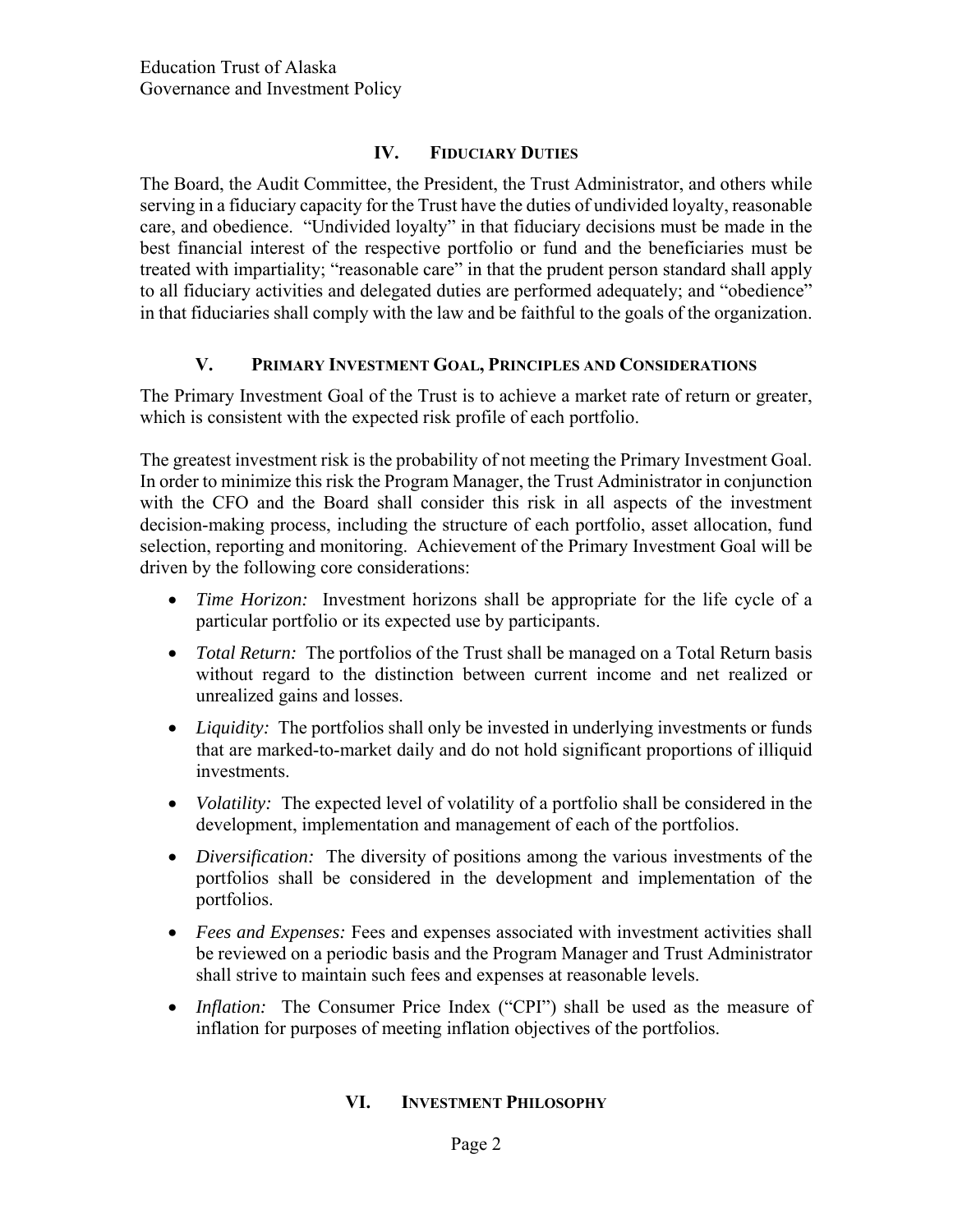The Primary Investment Goal is to achieve a market rate of return or greater, which is consistent with the expected risk profile of each portfolio. The cost increase of education has far exceeded the increase in family income for decades resulting in excessive borrowing and unsustainable debt burdens for students and their families. Every \$1 of savings for a young child can help a family avoid \$2 to \$3 in debt payments later in life. As such, each portfolio will strive to offset, to the extent practicable within its risk parameters, the impact of the increasing cost of education.

This philosophy provides a framework intended to guide the investment process and strategies employed to achieve the Primary Investment Goal. The philosophy is critical to structuring the portfolios and establishing a plan to accomplish the purposes of the overall College Savings Program. Underlying this philosophy are the basic beliefs that the public markets are generally efficient, sensitive to the economic environment, and reflect the growth of the real economy; expected returns are roughly proportional to the risk assumed; diversification is the primary defense against material losses; and liquidity is essential to meeting the higher education funding needs of the beneficiaries.

The philosophy favors a diversified combination of long-term allocations and modest use of tactical allocations to incorporate the near-term market outlook. Equity securities consisting of domestic, international and emerging market funds will serve as the primary growth driver for the longer-term portfolios. Fixed income investments shall include U.S. investment grade bonds as well as allocations to diversifying sectors of the bond market, such as high yield bonds, emerging market bonds, and non-dollar bonds. The fixed income investments will primarily provide income, diversification, more predictable cash flows, and less volatility than equities. Inclusion of allocations to diversifying sectors of the bond market, such as high yield bonds, emerging market bonds, and non-dollar bonds may offer the potential for higher return over time as well as the potential to moderate volatility relative to a portfolio of only U.S. investment grade bonds. Real assets and inflation focused bonds (TIPS) will help provide short-term inflation protection. These will be supplemented by other value added investments and strategies depending upon economic and market conditions.

Monte Carlo analysis will be the primary building block used to structure the portfolios and develop target asset allocations. Active management by high quality managers will provide the best opportunity for above average performance; however, passive strategies may also be utilized to reduce tracking error associated with active management and to achieve lower expense ratios. Fees and expenses can have a major impact on performance over time; therefore the Trust will strive to maintain fees and expenses at reasonable levels.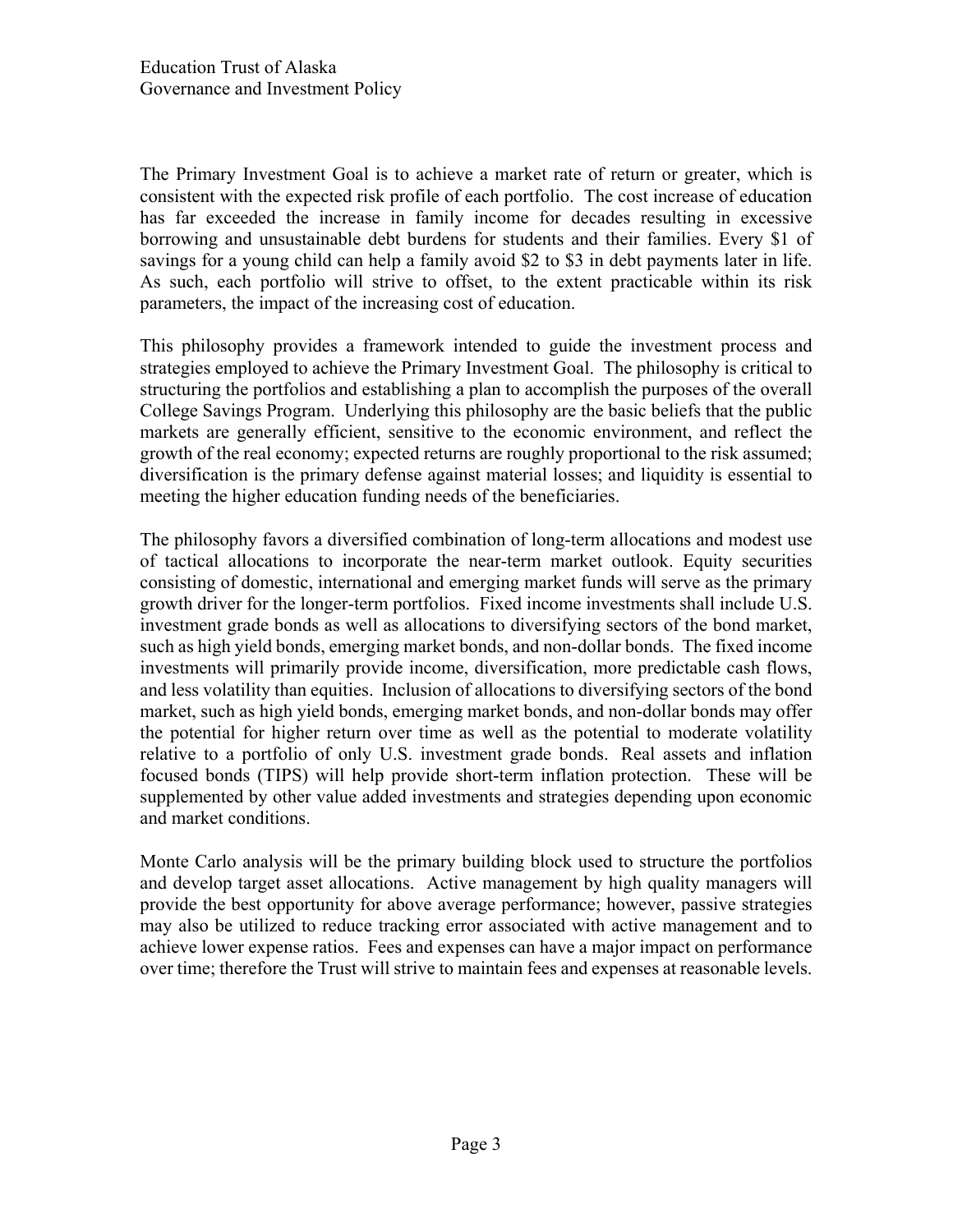#### **VII. TARGET ASSET ALLOCATION**

The Program Manager shall identify the target asset allocation and underlying investment funds that it believes will offer a reasonable probability of achieving each portfolio's intended objectives within a framework of commonly accepted risk factors. The Trust Administrator shall annually review and evaluate the asset allocation. If applicable the Trust Administrator will request that the Program Manager recommend alternative options for meeting the portfolio's objectives as considered appropriate.

#### **VIII. ASSET ALLOCATION REBALANCING**

The asset allocation shall be rebalanced regularly by the Program Manager to minimize extraordinary deviations. The Program Manager shall report to the Trust Administrator each quarter the tactical variations from a neutral asset allocation level as of the end of the quarter, significant deviations from the planned asset allocations (those deviations that are outside of the pre-defined asset allocation variance bands), and the plan to correct such deviations if not already corrected. The current target allocation to a broad asset class is not expected to vary from its predetermined target allocation by more than plus or minus 5%. Any variance of the target allocation for a broad asset class may be applied to any combination of funds, or to any single fund, within that broad asset class. There may be short-term variances from adjusted target allocations to allow for changing conditions, such as market fluctuations, cash flows and authorized tactical allocation strategies.

### **IX. INVESTMENT OPTIONS**

In order to help participants meet their savings goals, the Trust will offer a broad range of investment options across the traditional risk/return continuum for a diverse group of investors that have varying levels of risk tolerance and knowledge of investment principles.

**The TRP Plan** investment options include a series of enrollment-based and static portfolios, as follows:

- **Eight enrollment-based portfolios:** These portfolios are structured to provide a balance of risk and earnings potential that is adjusted by the Program Manager from aggressive to conservative over time as the expected period of postsecondary education enrollment approaches. The portfolios range from an aggressive portfolio, generally intended for beneficiaries that are very young, to a conservative portfolio, intended for beneficiaries attending or about to attend college and those individuals who are risk averse. When a portfolio is within 15 years of moving into the Portfolio for College, the portfolio's assets will typically be shifted every quarter to more conservative allocations through increased exposure to fixed income. Assets are moved to the Portfolio for College in the year corresponding to the title of the portfolio.
- $\triangleright$  Five static portfolios: These portfolios are structured with an asset allocation that remains constant within specified ranges for the life of the portfolio. These portfolios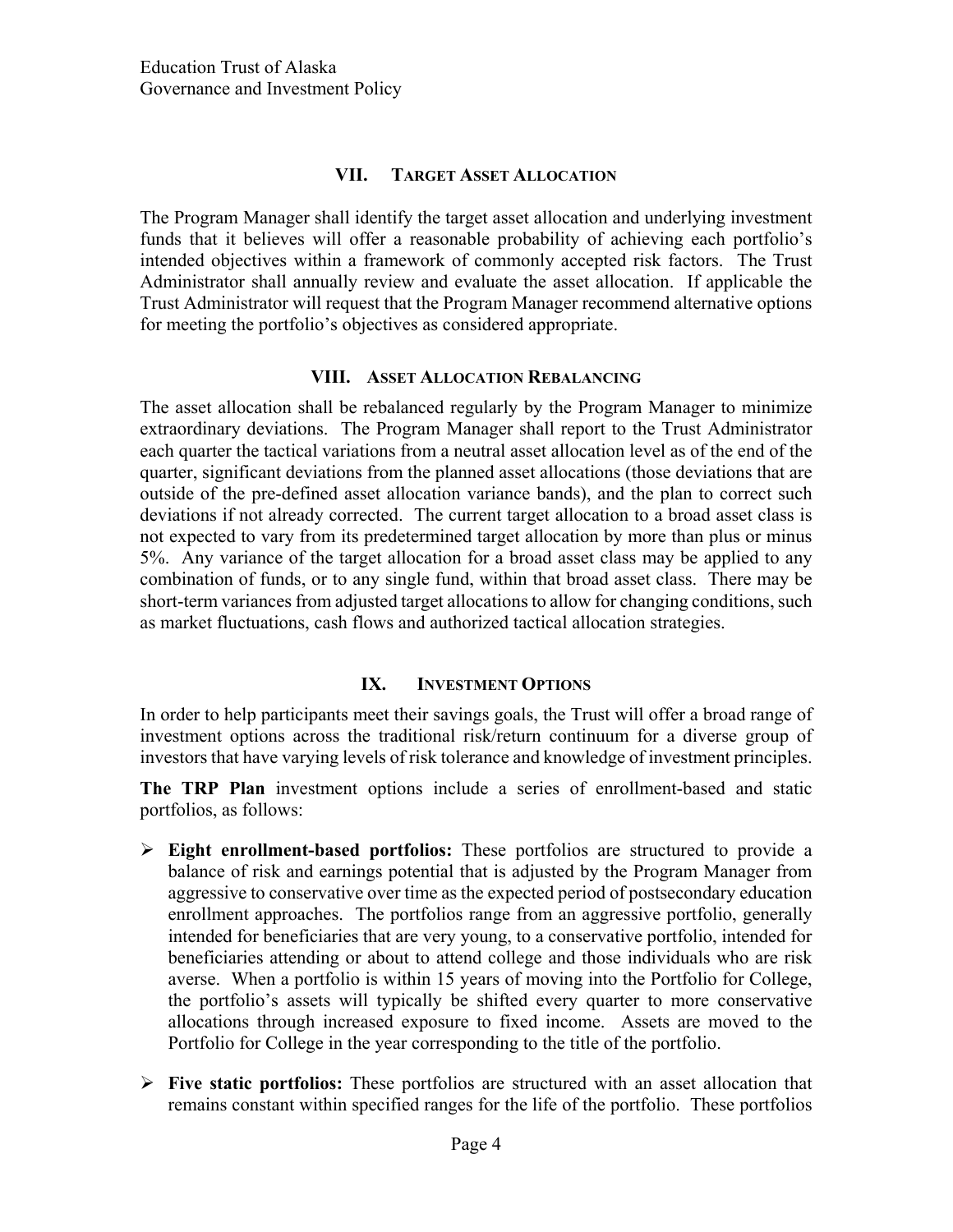are designed to facilitate the development of custom asset allocations by participants or to supplement other investments by the participant.

- o **Equity Portfolio:** This portfolio consists primarily of stock funds and is intended to provide greater earnings potential for investors with higher risk tolerance and/or a long-term investment horizon.
- o **Total Equity Market Index Portfolio:** This portfolio consists primarily of stocks and invests in a passively managed fund. The portfolio seeks to match the performance of the entire U.S. stock market, but does not attempt to fully replicate the index by holding each of those stocks.
- o **Fixed Income Portfolio:** This portfolio consists primarily of bond funds and is intended to provide income for investors with a relatively low risk tolerance, a shorter investment horizon, or a preference for fixed income investments.
- o **Balanced Portfolio:** This portfolio consists of an allocation of approximately 60 percent (60%) stock funds and 40 percent (40%) fixed income funds. This portfolio is designed to blend the earnings opportunities of an aggressive portfolio and the capital preservation potential of a conservative portfolio for investors with a moderate risk tolerance and/or an intermediate investment horizon.
- o **Money Market Portfolio:** This portfolio consists of a money market fund and is intended to preserve investment principal, while offering modest current income, by investing in U.S. government securities, and/or repurchase agreements that are fully collateralized by government securities or cash. The portfolio is designed primarily for conservative investors who may have a Beneficiary nearing college enrollment or who may want to dollar cost average large contributions into other portfolios.

**The UA Plan** investment options are identical to those of the TRP Plan except for the inclusion of one additional portfolio, the ACT Portfolio.

 **ACT Portfolio:** This portfolio uses a moderate-risk, broad-based diversification, and low management fee approach and invests primarily in a combination of domestic stock and bond index funds. The portfolio may also invest in funds focused on high-quality money market instruments and investment-grade bonds with weighted average effective maturities of three years or less. The allocations are adjusted periodically to their optimal levels within predefined asset allocation ranges based on market conditions as determined by the program manager. The authorized investment ranges are 35 percent (35%) to 45 percent (45%) stock funds, 15 percent (15%) to 65 percent (65%) bond funds, zero percent (0%) to 40 percent (40%) limited duration inflation focused bond funds, and zero percent (0%) to 10 percent (10%) U.S. Treasury money market funds. This portfolio is designed for those who may be interested in attending the University of Alaska, investors with modest risk tolerance and earnings expectations, and those seeking a low fee investment option. The portfolio carries a guarantee by the Trust that the long-term earnings on the portfolio will keep pace with tuition inflation at the University of Alaska, if used to pay tuition at the University of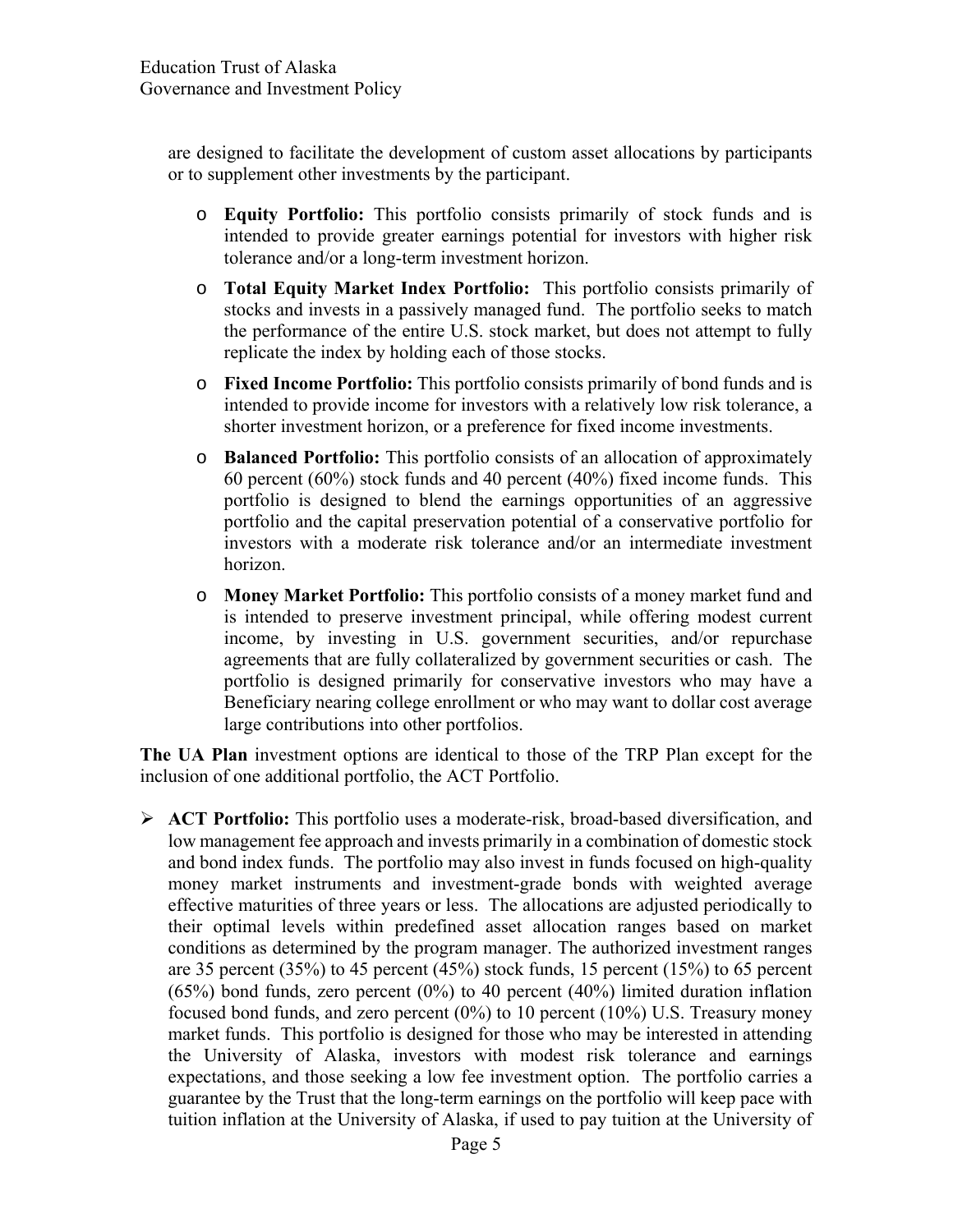Alaska for the beneficiary. There are no fees on moneys invested in the ACT Portfolio and participants are not subject to the annual account fee.

**The JH Plan** investment options are intended to provide intermediaries (financial advisors and brokers) with the opportunity to match their client's college savings needs with their particular risk tolerance and investment goals. The investment options include a series of enrollment-based, static, lifestyle, and individual fund portfolios, as follows:

- **Six enrollment-based portfolios:** These portfolios are structured to provide a balance of risk and earnings potential that is adjusted by the Program Manager from aggressive to conservative over time as the expected period of enrollment approaches. Portfolios range from an aggressive portfolio, generally intended for beneficiaries that are very young, to a conservative portfolio generally intended for beneficiaries attending or about to attend college or for individuals who are risk averse. In general, once a portfolio is within 15 years of its target college enrollment date, the portfolio's assets will be shifted every quarter to more conservative allocations to reflect the need for reduced investment risks and lower volatility. Assets are automatically moved to the College Portfolio in the second quarter of the last year in the title of the portfolio, at which point the asset mix of the portfolio generally stops becoming more conservative over time.
- **Five static portfolios:** Two of these portfolios target a constant asset allocation for the life of the portfolio and three have pre-defined asset allocation ranges for each asset class within which the Program Manager may vary the allocation.
	- o **The Future Trends Portfolio:** This portfolio is an aggressive sector-based equity portfolio consisting of three sector-based stock funds and is intended to provide high earnings potential for investors with relatively high-risk tolerance and/or long-term investment horizons. This portfolio will be invested in the underlying stock funds within pre-defined ranges.
	- o **The Equity Portfolio:** This portfolio consists primarily of stock funds and is intended to provide greater earnings potential for investors with higher risk tolerance and/or a long-term investment horizon.
	- o **The Fixed Income Portfolio:** This portfolio consists primarily of bond funds and is intended to provide income for investors with a relatively low risk tolerance, a shorter investment horizon, or a preference for fixed income investments.
	- o **The Short-Term Bond Portfolio:** This portfolio emphasizes investment in high-income, short-term bonds. The portfolio's characteristics reflect a lowerrisk investment approach, with the goal of preserving capital.
	- o **The Money Market Portfolio:** This portfolio consists of a money market fund and is intended to preserve investment principal, while offering modest current income, by investing in U.S. government securities, and/or repurchase agreements that are fully collateralized by government securities or cash. The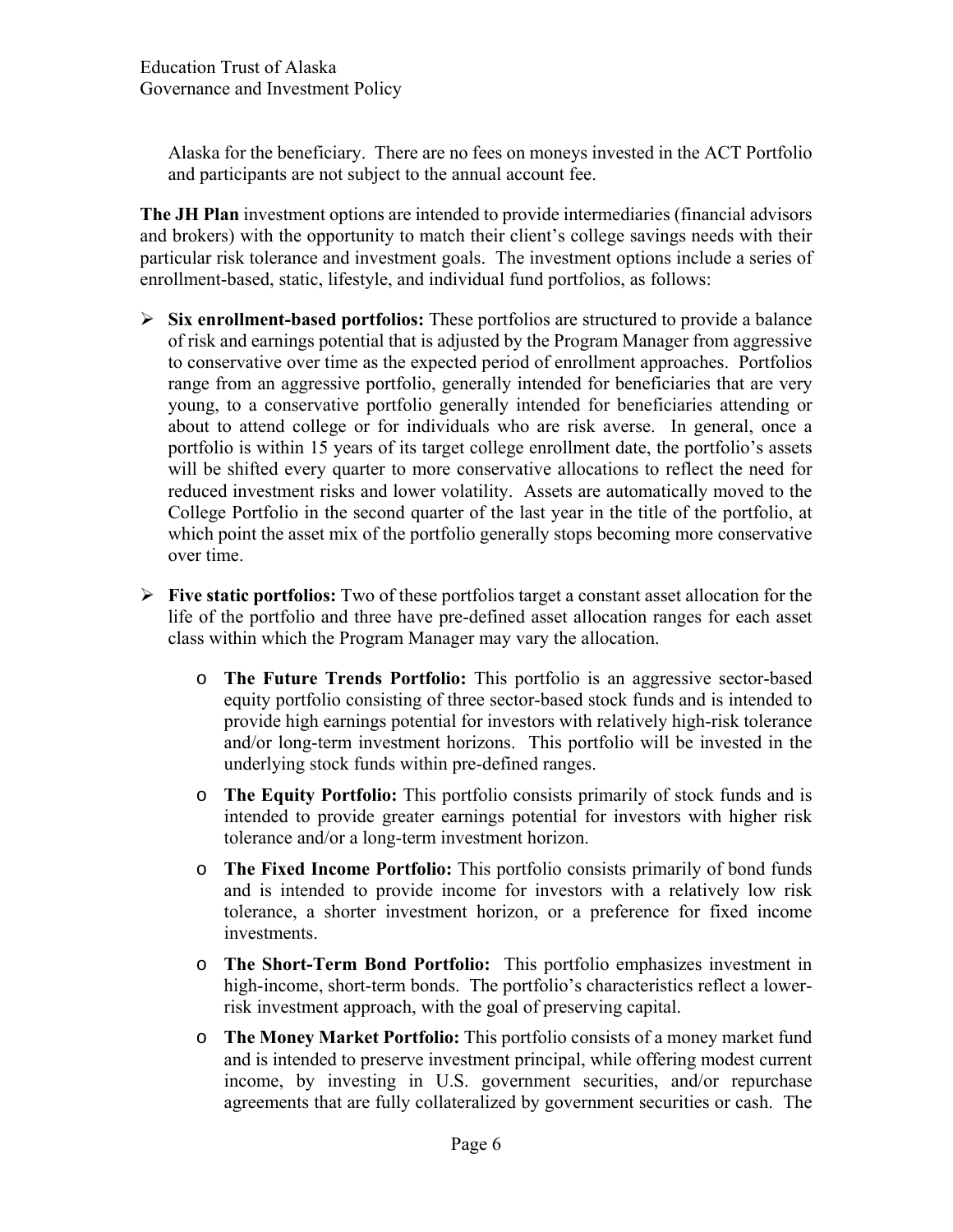portfolio is designed primarily for conservative investors who may have a Beneficiary nearing college enrollment or who may want to dollar cost average large contributions into other portfolios.

- **Three lifestyle portfolios:** Each portfolio will invest in a matching John Hancock Lifestyle Portfolio that is invested in a number of different mutual funds managed by a host of high quality investment managers. Similar to the static portfolios, the lifestyle portfolios target a constant asset allocation and utilize a broader range of asset classes, managers, and investment styles to meet their objectives.
	- o **The Lifestyle Growth 529 Portfolio:** This portfolio seeks long-term growth of capital by investing approximately 80% of its assets in equity funds and approximately 20% in fixed income funds.
	- o **The Lifestyle Balanced 529 Portfolio:** This portfolio seeks to provide a balance between a high level of current income and growth of capital, with a greater emphasis on growth of capital. The portfolio invests approximately 60% of its assets in equity funds and approximately 40% in fixed income funds.
	- o **The Lifestyle Moderate 529 Portfolio:** This portfolio seeks to provide a balance between a high level of current income and growth of capital, with a greater emphasis on income. The portfolio invests approximately 40% of its assets in equity funds and approximately 60% in fixed income funds.
- **Eight individual portfolios**: These portfolios will invest only in one specific mutual fund, each with a specific style, asset class, or investment strategy. The portfolios are intended to supplement broader self- or advisor-directed allocations or to supplement other investments. Each is managed by a high quality investment firm.

# **X. PORTFOLIO PERFORMANCE REVIEW AND BENCHMARKS**

Performance for each portfolio and underlying investment fund shall be measured on a regular basis against several benchmarks in order to evaluate its performance relative to the general market and its peers. The portfolios and underlying investment funds will be assigned asset and/or style class benchmarks and peer group benchmarks approved by the Trust Administrator. Each portfolio will be evaluated relative to a broad weighted asset class performance benchmark and a Morningstar universe composed of similar 529 plan portfolios. The underlying investment funds will be evaluated relative to a style class performance benchmark and the appropriate Morningstar and Lipper peer group.

Because underperformance of a portfolio can generally be traced directly to the underperformance of one or more underlying mutual fund investments, the Trust Administrator may classify certain underlying mutual funds as "Funds of Special Interest." These funds will be the subjected to a more in-depth review and attention during performance reporting sessions as well as consideration for replacement or other action. In general, funds classified as "Funds of Special Interest" will be funds with consistent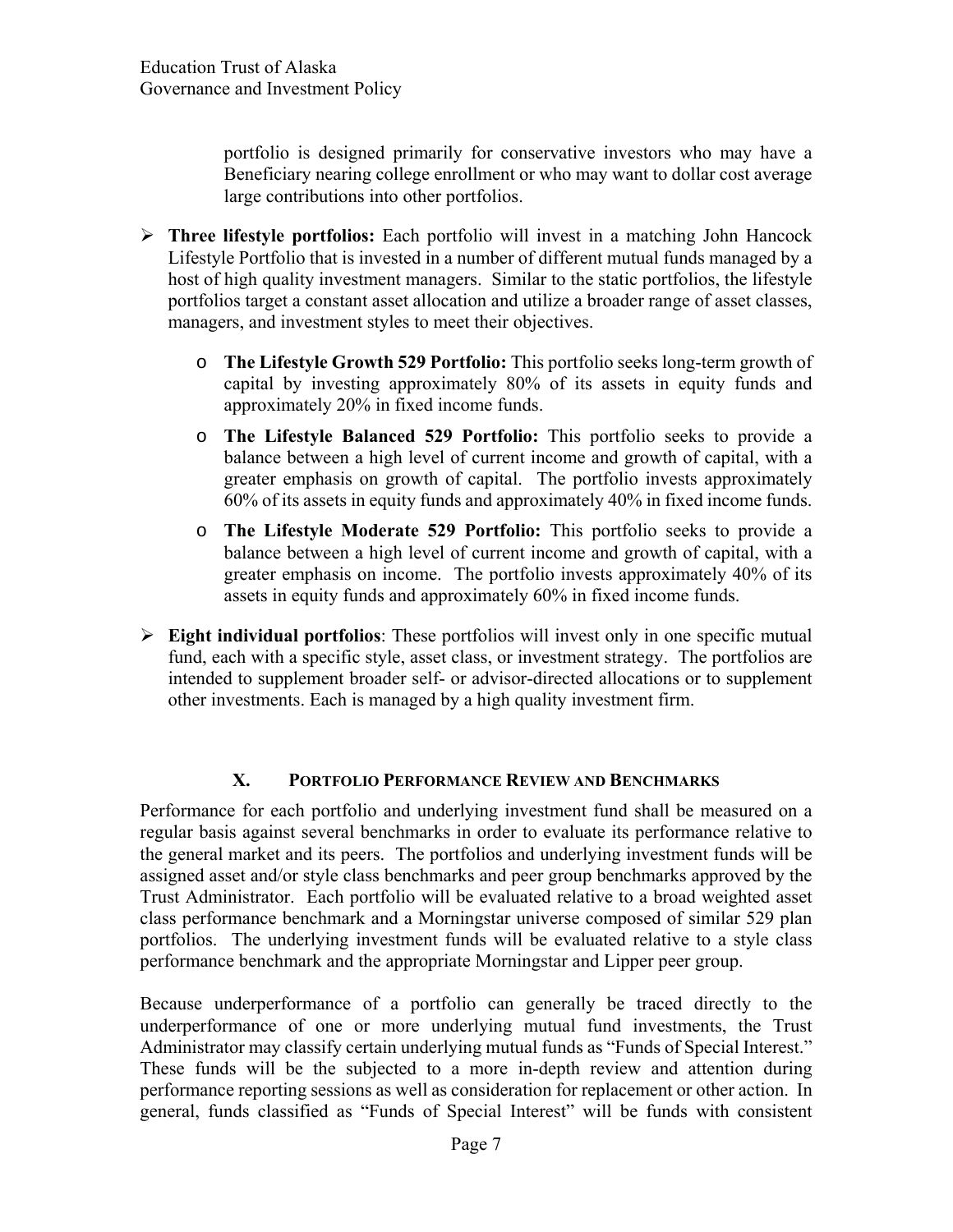significant underperformance relative to its benchmark; material underperformance (bottom quartile) or outperformance (top decile) relative to its peers on an annual and/or rolling three year period; or a fund that has simply raised the concern of the Trust Administrator or the Program Manager's internal oversight committee.

On a quarterly basis the Program Manager will provide a formal report on the performance of the portfolios and the underlying mutual fund investments. This report will include performance of the portfolios and underlying mutual funds relative to their respective benchmarks, Morningstar's peer group percentile ranking for the portfolios, and Lipper and Morningstar percentile rankings for the underlying mutual funds,. On a semi-annual basis, the Program Manager will provide a report on portfolio performance net of fees relative to Morningstar peer averages for six months, one, three and five year periods, portfolio attribution analysis, and a supplemental report on Funds of Special Interest.

# **XI. DELEGATION AND ASSIGNMENT OF DUTIES AND AUTHORITY**

Effective and cohesive relationships between the Board, the Audit Committee, the President, the CFO, the Trust Administrator, the Program Manager, Investment Advisors, and others are important to fulfilling the purposes of the Trust. The major duties and responsibilities of the parties are assigned and authority delegated as presented below. Authority to carry out the duties delegated or assigned to the Audit Committee, President, or the Trust Administrator may be further delegated by the recipient to qualified members of the University of Alaska staff or independent contractors.

# **1. Board Responsibilities:**

- Assure the overall stewardship of the Trust assets in accordance with Section 529 of the Code, the Act, and the Investment Powers (AS 37.10.071), as each may be amended or restated from time to time;
- Adopt the policies needed for the prudent administration of the Trust and investment of Trust assets;
- Adopt amendments to the Declaration of Trust;
- Approve the selection and termination of the Program Managers;
- Delegate authority and assign duties to the Audit Committee, the President, the CFO, and the Trust Administrator; and
- Review the financial condition, investment management, and administrative activities of the Trust on a regular basis.

# **2. Audit Committee Responsibilities:**

 Review and select the process for solicitation and selection of a Program Manager and Investment Advisors;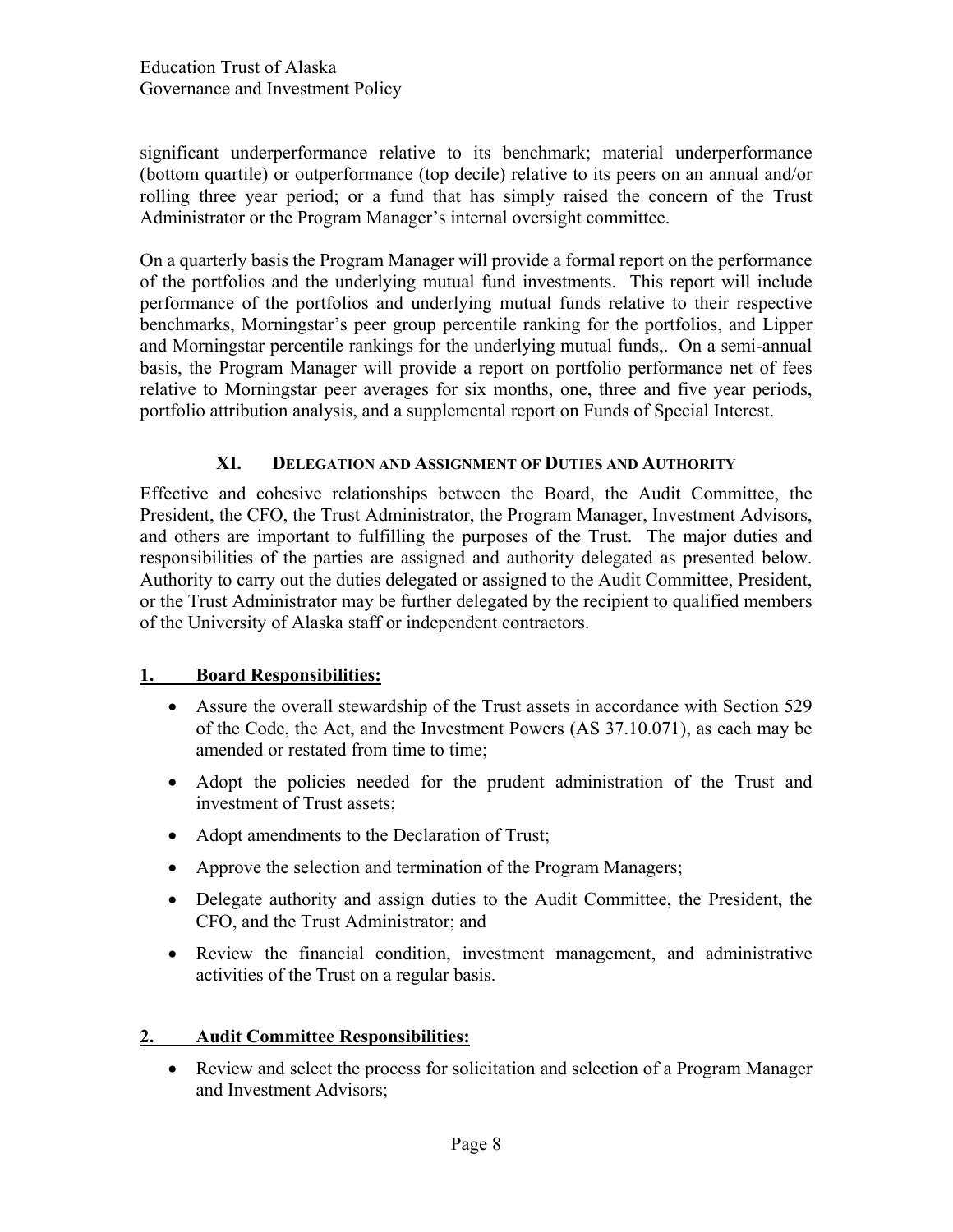- Develop recommendations for the Board regarding policy issues related to the Trust and the College Savings Program; and
- Review the conduct and outcome of due diligence activities of the Trust Administrator on an annual basis.

# **3. University President's Responsibilities:**

- Notwithstanding delegations to other University employees or contractors herein, the President is delegated all powers and authority necessary and convenient to administer, operate, and manage the Trust and College Savings Program;
- Approve all material changes to the terms and conditions of the College Savings Program ; and
- Appoint a Trust Administrator on the recommendation of the CFO.

# **4. University Chief Finance Officer's Responsibilities:**

- Approve guidelines for the conduct of due diligence for the Trust and the College Savings Program; and
- Oversee the due diligence and other College Savings Program activities of Trust Administrator;
- $\bullet$
- Make final determinations regarding appeals of disputes, claims or determinations made by the Trust Administrator.

### **5. Trust Administrator Responsibilities:**

- Support the initiatives of the Board, the Committee, and the President;
- Facilitate communications with and between the Board, the Committee, the President, the Program Manager, and Investment Advisors;
- Report to the Committee, the Board, and the CFO on a regular basis the investment performance and material matters related to administration of the Trust and the College Savings Program;
- Report to the Committee, the Board, and the CFO any litigation or violations of applicable laws or regulations involving the Trust, the Program Manager, Investment Advisors or underlying fund managers that come to the attention of the Trust Administrator;
- Make determinations regarding the terms of the Trust and the College Savings Program;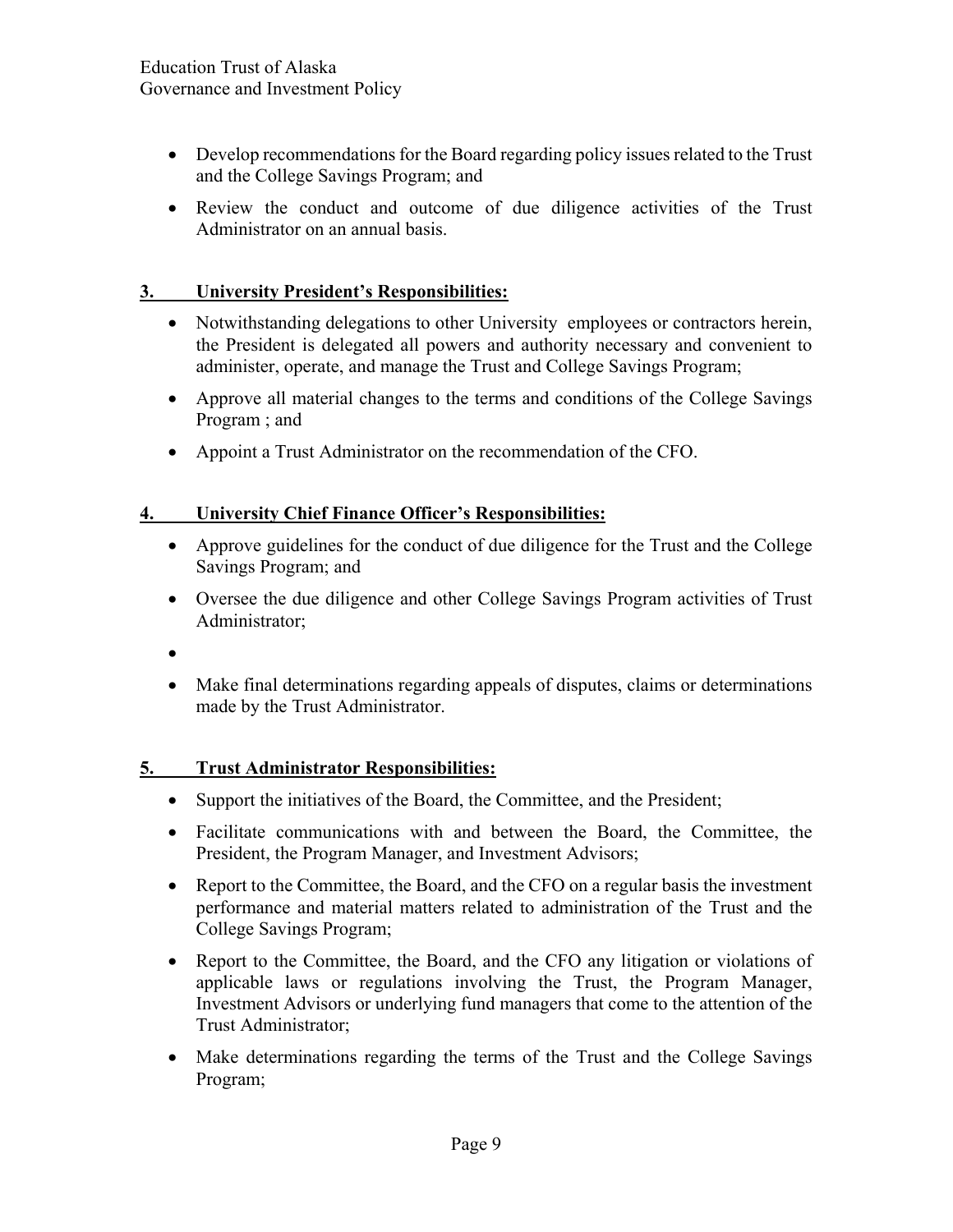- Provide for administrative resolution of all disputes and claims by participants, contractors, and others arising out of the administration, operation and management of the Trust and the College Savings Program;
- Monitor laws and regulations for compliance and reporting and establish systems and procedures to assure compliance with external requirements;
- Monitor investment and operating processes and activities to assure compliance with this Policy, the Program Management Agreement with TRP, and each Plan's disclosure documents;
- Cause an annual report for each Plan offered by the Trust to be prepared and made available to all participants by direct mail or inclusion on the applicable website;
- Cause an annual financial audit of the Trust and affiliated Plans to be completed on a timely basis;
- Cause MSRB continuing disclosure requirements to be prepared and filed on a timely basis;
- Review and approve issuance of all plan disclosure documents, supplements, and amendments;
- Review portfolio asset allocations periodically and develop recommendations for consideration by the Program Manager;
- Review and evaluate the fees and costs assigned to the various portfolios and underlying investment funds on a periodic basis;
- Execute agreements with program managers, advisors and others as may be considered necessary or desirable for operation of the Trust;
- Serve as primary contact and relationship manager for the Program Manager, distributors, Investment Advisors, legal counsel and others;
- Approve performance benchmarks for the evaluation of individual portfolios and underlying investment funds;
- Approve due diligence guidelines and procedures for evaluation of portfolios and underlying investment funds; and
- Perform all administrative duties necessary for the efficient administration of the Trust that have not been delegated or assigned to others by the President or the Board.

### **6. Investment Advisor Responsibilities:**

- Prepare independent investment performance reports and analysis at least annually and more frequently as may be requested by the Trust Administrator;
- Monitor manager adherence to fund mandates and report to the Trust Administrator significant deviations that may come to the advisors attention;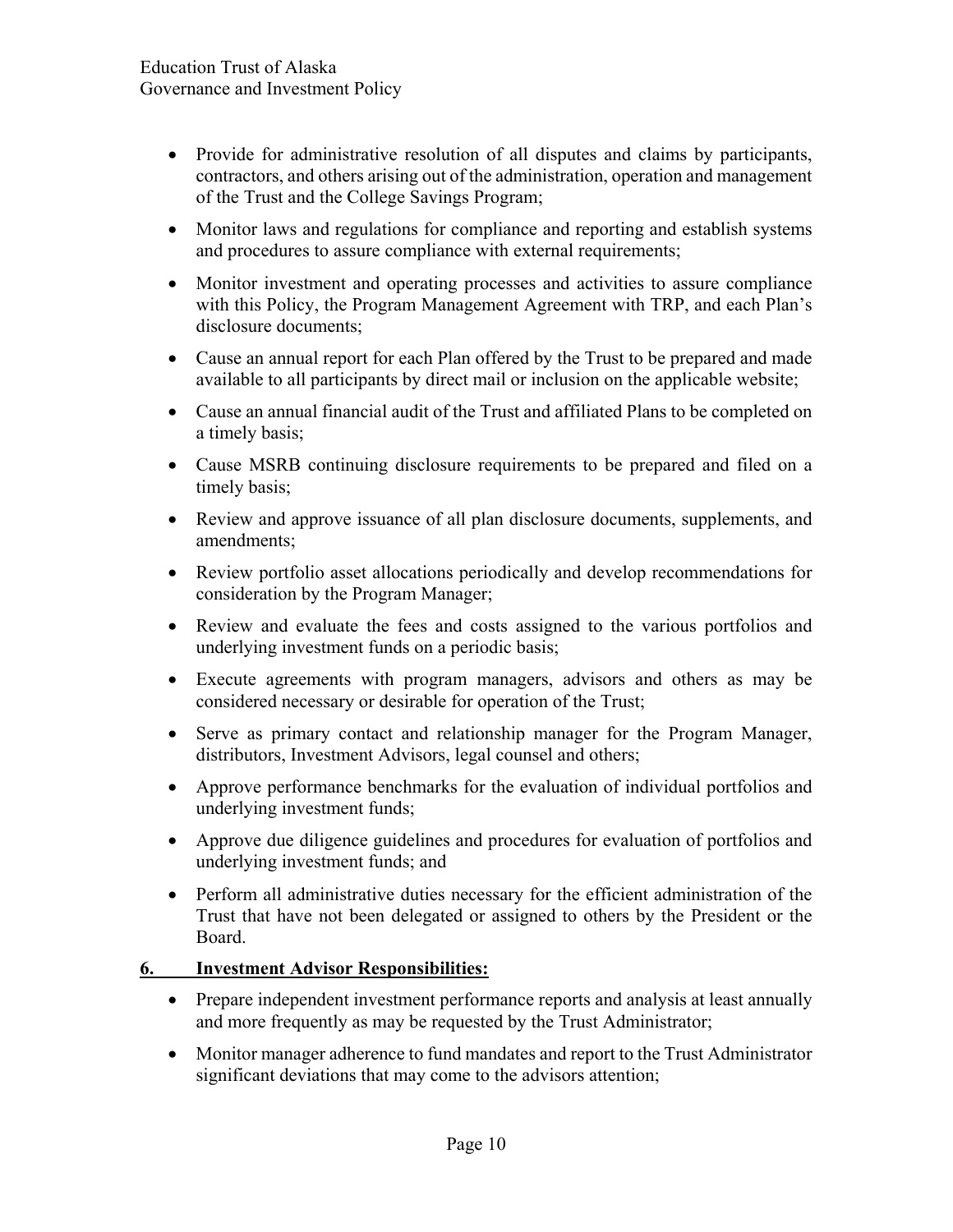- Recommend changes in investment strategy, asset allocation, underlying fund investments, and benchmarks to the Trust Administrator, as considered appropriate;
- Provide background and other qualitative information on managers and subadvisors, asset classes, investment products and funds, as requested;
- Provide research and advise the Trust Administrator on investment issues, as requested;
- Notify the Trust Administrator of any significant changes in personnel or ownership, litigation or violation of laws or regulations, or noteworthy events regarding the advisor and/or any investment manager for the Trust, which may come to the attention of the Advisor;
- Provide the Trust Administrator with the Advisor's capital market assumptions, upon request; and
- Attend Audit Committee meetings, as may be requested.

# **5. Program Manager Responsibilities:**

- Provide assistance in development, implementation and maintenance of the program, including recordkeeping, distribution, marketing, customer relations, investment management, compliance, and reporting services;
- Provide a quarterly report to the Trust Administrator on the status of the capital markets, performance of the College Savings Program's portfolios and underlying investment funds, updates on legal and legislative activities, participant complaints, and marketing and operations activities;
- Provide a brief monthly report to the Trust Administrator regarding the performance of each Plan's portfolios and underlying investment funds and respond to inquiries, as may be requested by the Trust Administrator;
- Notify the Trust Administrator as soon as practicable of any violations of applicable laws and regulations, litigation, key staff or ownership changes, or other material events that come to the Program Manager's attention, which may impact the Trust or its program;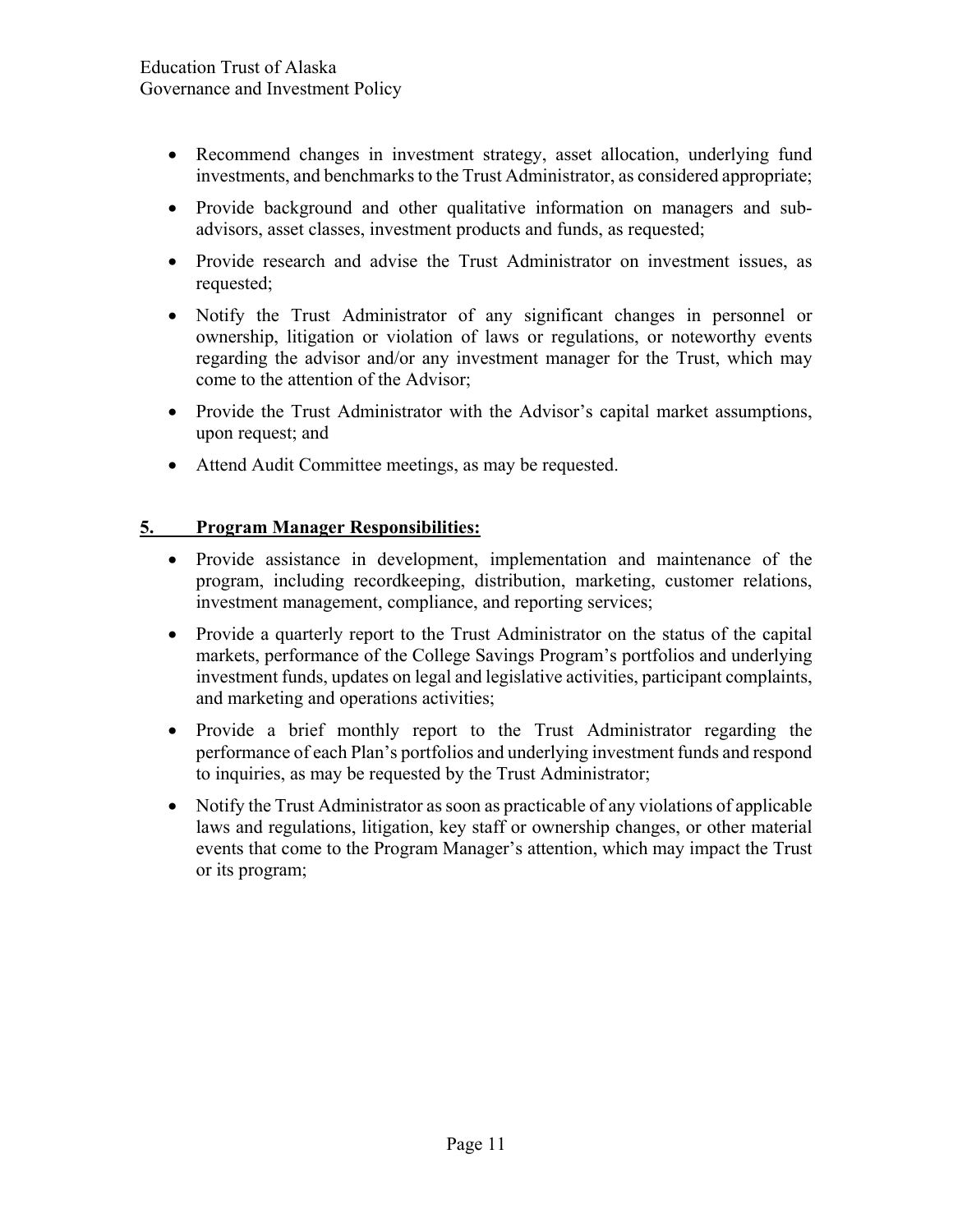- Provide the Trust Administrator annually with a copy of the Program Manager's Form ADV Parts I and II, a copy of its annual report including its audited financial statements, and applicable SOC (Service Organization Control) reports; and
- Comply with the regulatory provisions of the law and the terms and conditions of the Program Management Agreement, the Declaration of Trust, and Plan disclosure documents.

#### **XII. CONFLICTS OF INTEREST**

Members of the Board, the Trust Administrator, and other staff responsible for making or advising on administrative or investment matters of the College Savings Program shall comply with this Conflict of Interest provision, the University of Alaska Ethics Policies and Regulations, and the Alaska Executive Branch Ethics Act (AS 39.52, hereafter AEBEA) to the extent that it is more restrictive than this Conflict of Interest provision or the University of Alaska Ethics Policies and Regulations. All other persons providing advice to the Audit Committee or the Board on administrative or investment matters shall disclose at the beginning of any discussion or consideration of any issue, any relationships, material interest or beneficial ownership, which the person has or may reasonably be expected to have, with respect to the issue(s) under discussion or consideration. This provision is not intended to apply to the payment of ordinary fees and expenses to the Program Manager or Investment Advisors in the course of their services on behalf of the Trust.

Any member of the Board or employee responsible for making decisions or providing independent advice on administrative or investment matters shall disclose to their respective designated ethics supervisor under the AEBEA any personal or financial interest, including but not limited to remuneration, commission, gift, favor, service, benefit or investment that might reasonably be perceived to influence them in the discharge of their duties before taking any official action that may affect such personal or financial interest as such terms are defined in the AEBEA. Failure to disclose any material issues or benefits may be grounds for disciplinary action or other sanctions permissible under applicable law.

#### **XIII. PRIVACY POLICY\***

The Alaska College Savings Act requires that the name, address, and other information identifying a person as an "Account Owner" or "Beneficiary" in the Trust be confidential. The Trust and the Trustee recognize their individual and collective obligation to keep information about each account owner and beneficiary secure and confidential. The Trust has selected T. Rowe Price Associates, Inc. and its affiliates (collectively "T. Rowe Price") to act as Program Manager for the Trust in providing investment, recordkeeping, and other administrative services for the Plan and John Hancock Distributors LLC to distribute the John Hancock Freedom 529 Plan.\*\*

Collecting and Using Information: Through participation in the Plan, the Trust, Trustee and T. Rowe Price collect various types of confidential information provided in the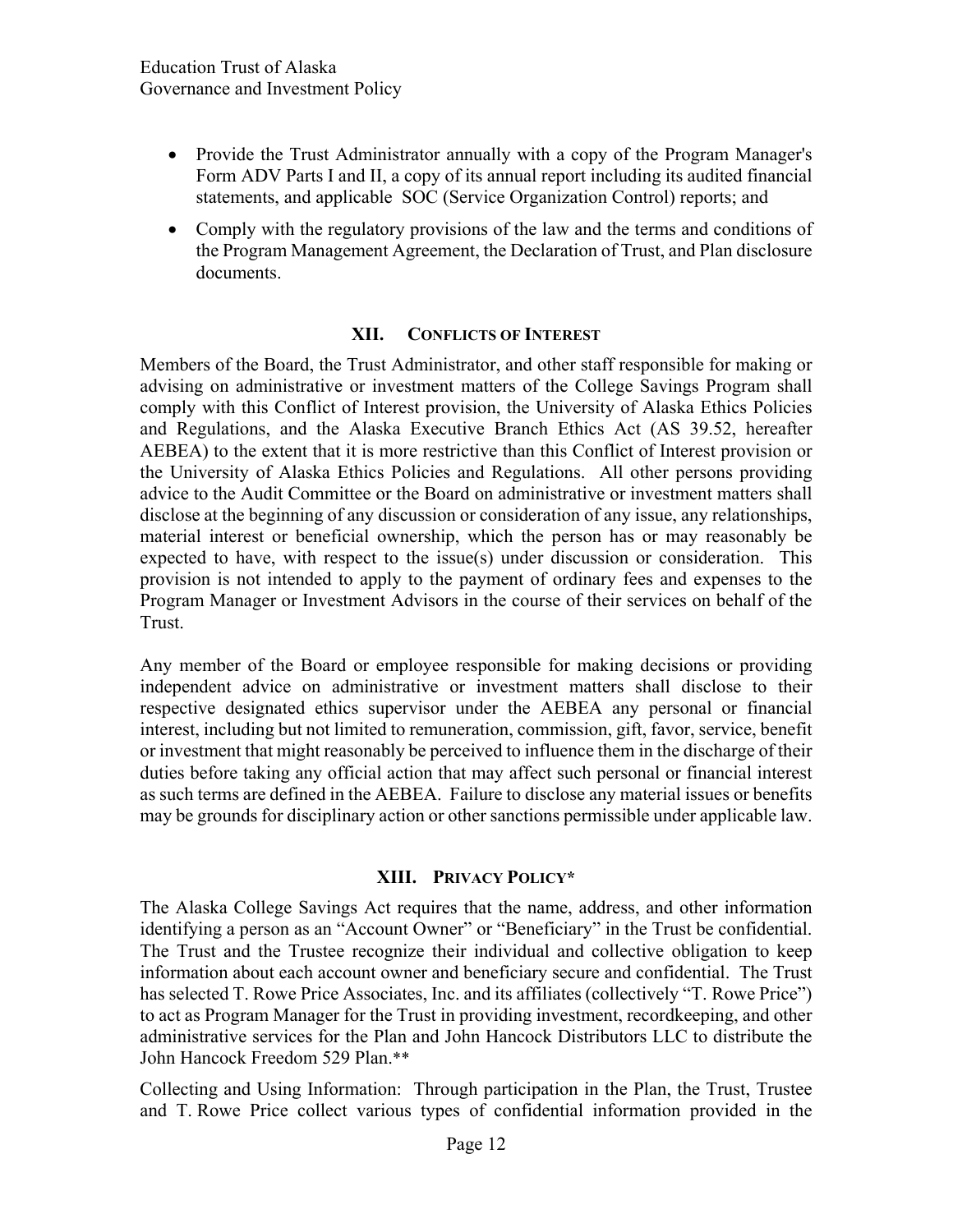Account Agreement, such as the Account Owner's name and the name of the Beneficiary, social security numbers, dates of birth, addresses, and other information. The Trust, Trustee and T. Rowe Price also collect confidential information relating to Plan transactions, such as Account balances, contributions, distributions, and investments. Other information may also come from communications with the Trust, Trustee, T. Rowe Price, or third parties providing services for the Trust, Trustee or T. Rowe Price. The Trust, the Trustee, and T. Rowe Price will not disclose any such information about Account Owners, former Account Owners, or Beneficiaries to anyone, except as permitted or required by law or in accordance with relevant consent.

Marketing Opt-Out: The Trust, Trustee, and T. Rowe Price may in the future use the information collected to identify and send the Account Owner information about other savings or investment programs, or educational information and opportunities offered by the Trust, Trustee or the T. Rowe Price family of companies that might be of interest. If the Account Owner does not wish to receive such marketing material, he or she may call T. Rowe Price toll-free at 1-866-277-1005.

Protection of Information: The Trust, Trustee, and T. Rowe Price maintain physical, electronic, and procedural safeguards to protect the information about Account Owners and Beneficiaries that each of them collects or uses. These safeguards include restricting access to those individuals who have a need to know the information, such as to those who service the Account, resolve problems, or inform Participants and Beneficiaries of additional products or services where appropriate.

\* Specific wording for public notices will be modified as necessary to address the applicable plan and comply with FTC regulations. The notices will be provided to participants or prospective participants as a courtesy, even though the Trust may not be subject to those regulations.

\*\*T. Rowe Price affiliates directly providing services for the Plan are T. Rowe Price Services, Inc. and T. Rowe Price Investment Services, Inc.

### **XIV. OTHER**

*Fiscal Year:* The fiscal year for the Trust shall be July 1 through June 30.

#### **XV. ADOPTION AND EFFECTIVE DATE**

This Policy was adopted by the Board on September 27, 2013 and subsequently amended and restated effective June 2, 2017.